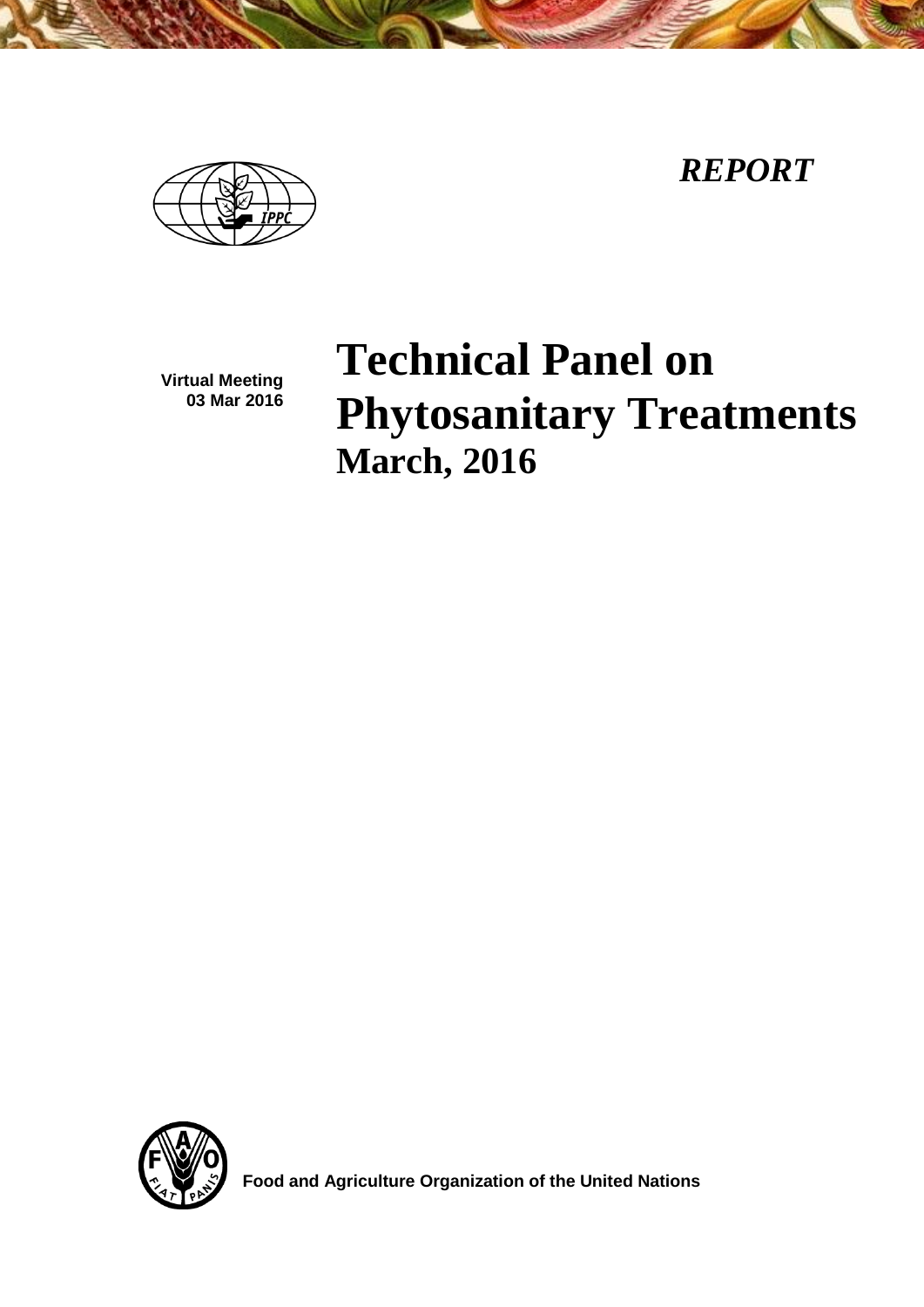The designations employed and the presentation of material in this information product do not imply the expression of any opinion whatsoever on the part of the Food and Agriculture Organization of the United Nations (FAO) concerning the legal or development status of any country, territory, city or area or of its authorities, or concerning the delimitation of its frontiers or boundaries. The mention of specific companies or products of manufacturers, whether or not these have been patented, does not imply that these have been endorsed or recommended by FAO in preference to others of a similar nature that are not mentioned.

The views expressed in this information product are those of the author(s) and do not necessarily reflect the views of FAO.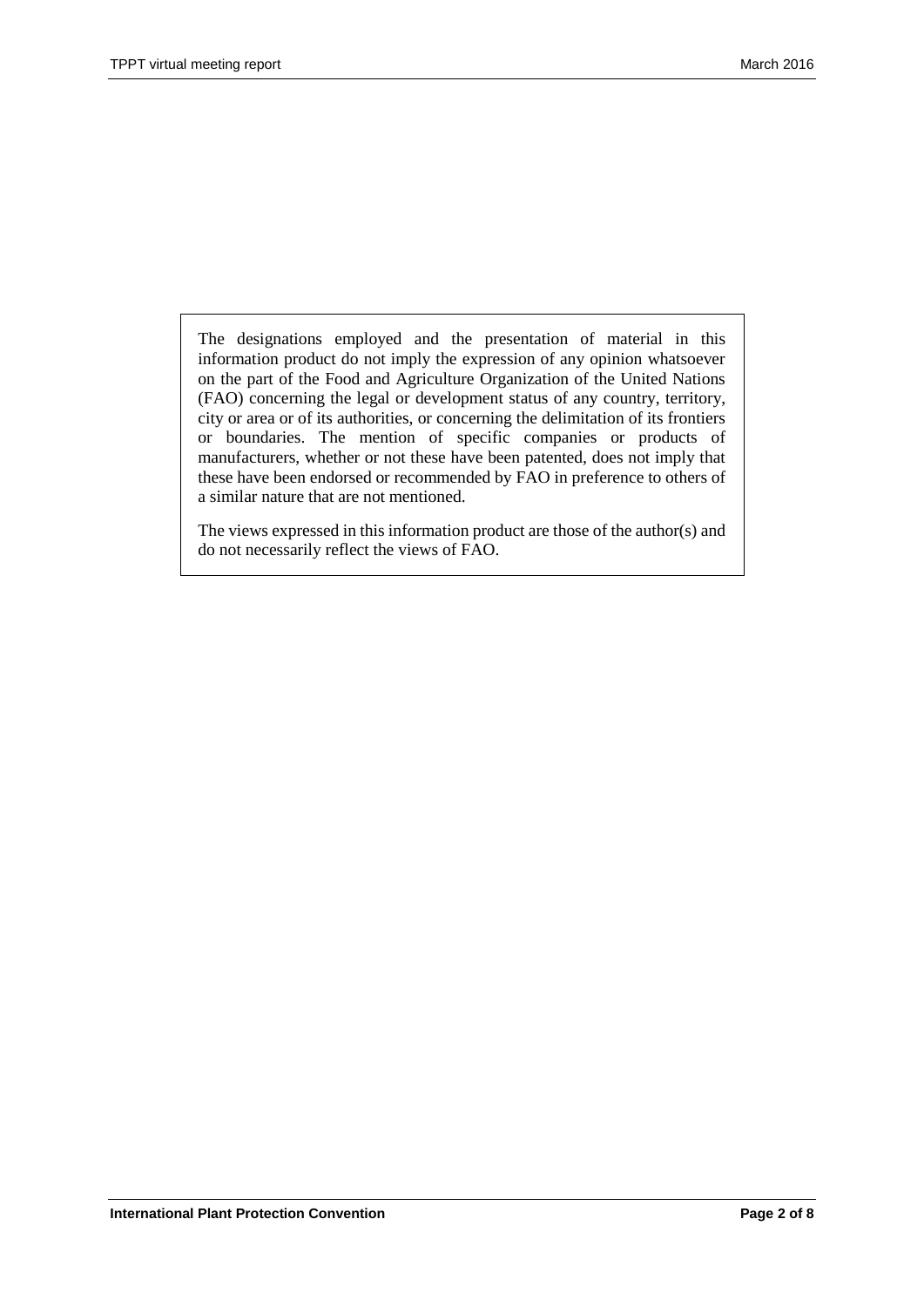#### Contents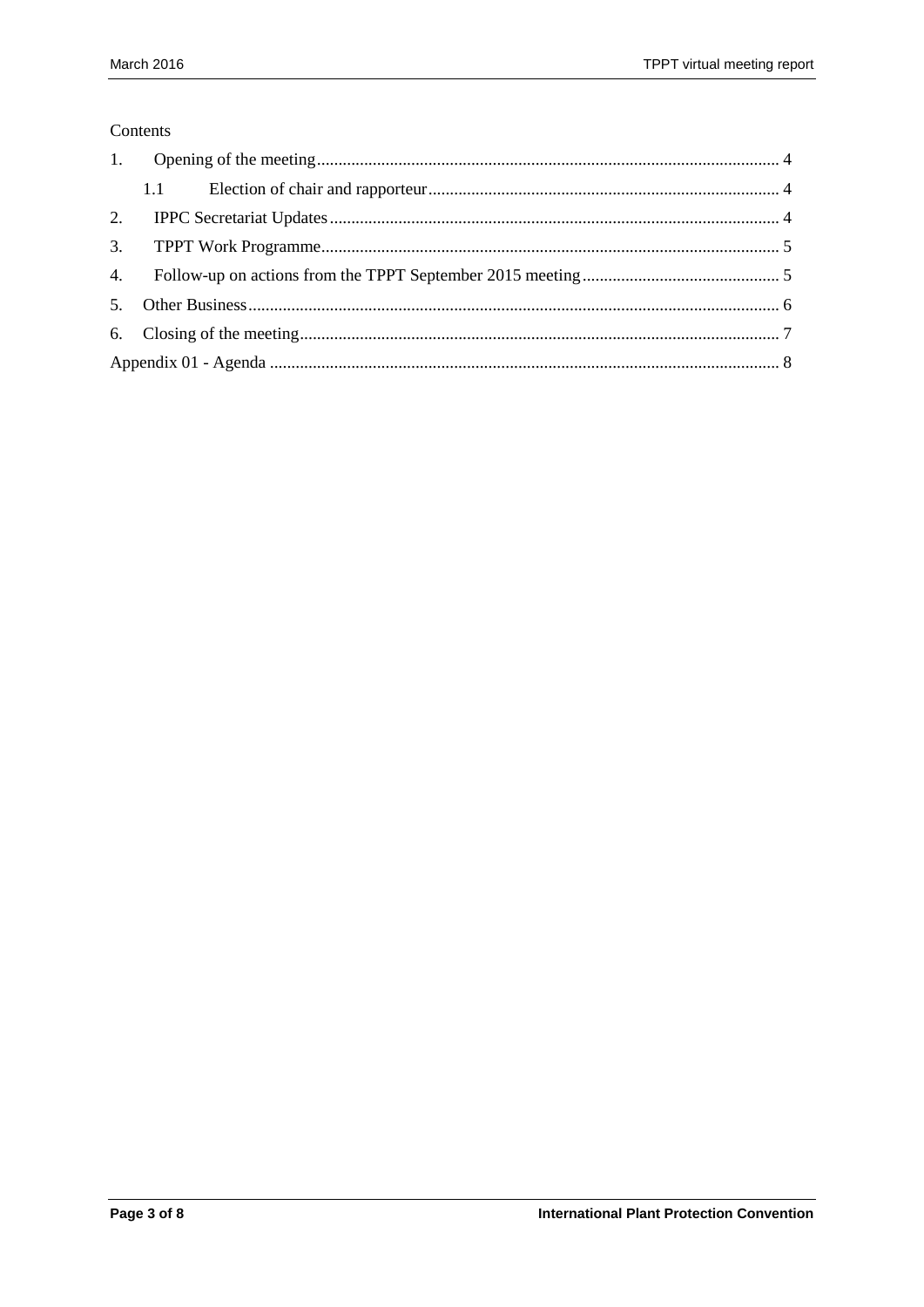# <span id="page-3-0"></span>**1. Opening of the meeting**

- *[1]* The International Plant Protection Convention (IPPC) Secretariat (hereafter referred to as the Secretariat) lead for Technical Panel on Phytosanitary Treatments (TPPT) chaired the meeting and welcomed the following participants:
	- 1. Mr Toshi DOHINO (Japan)
	- 2. Mr Guy HALLMAN (USA FAO/IAEA)
	- 3. Mr Scott MYERS (USA)
	- 4. Mr Mike ORMSBY (New Zealand)
	- 5. Mr Andrew PARKER (FAO/IAEA)
	- 6. Mr Jan B. ROSSEL (Australia, Steward)
	- 7. Mr Matthew SMYTH (Australia)
	- 8. Mr Wang YUEJIN (China)
	- 9. Mr Daojian YU (China)
	- 10. Ms Adriana G. MOREIRA (IPPC Secretariat lead)
	- 11. Mr Martin FARREN (IPPC Secretariat support)
- *[2]* The full list of TPPT members and their contact details can be found on the International Phytosanitary Portal  $(IPP)^1$ .
- *[3]* The Secretariat reminded the participants of the use of the Adobe Connect tool.
- *[4]* The Secretariat introduced the agenda and it was adopted as presented in Appendix 1 of this report.

## <span id="page-3-1"></span>**1.1 Chair and rapporteur**

*[5]* Ms Adriana MOREIRA and Mr Mike ORMSBY were selected as the chair and rapporteur respectively.

# <span id="page-3-2"></span>**2. IPPC Secretariat Updates**

## **Standards Committee (SC)**

- *[6]* The Secretariat informed the panel about the upcoming Standards Committee (SC) meeting to be held from 09 to 13 May 2016. A progress report will be presented to the SC on the activities carried out by the TPPT since the May meeting of SC in 2015. The draft International Standard for Phytosanitary Measures (ISPM) on "Requirements for the use of temperature treatments as a phytosanitary measure (2014-005)" will be presented to the SC. The Secretariat and the TPPT Steward thanked all members for their hard work and commitment, in particular to the Steward of this draft ISPM.
- *[7]* The Secretariat informed the TPPT that specification [TP](https://www.ippc.int/en/publications/1308/) 3 (TPPT), which was revised by the SC in its November 2015 meeting, was published. The change would now allow the FAO/IAEA joint division to have an ongoing seat on the TPPT.

## **Secretariat updates**

- *[8]* **CPM-11 (04 – 08 April 2016).** The panel was informed that Commission on Phytosanitary Measures (CPM) papers are available at [https://www.ippc.int/en/core-activities/governance/cpm/.](https://www.ippc.int/en/core-activities/governance/cpm/) The CPM will be invited to note the Ink Amendments on "effective dose" and adopt the following two draft PTs:
	- Vapour Heat Treatment for *Bactrocera melanotus* and *B. xanthodes* on *Carica papaya* (2009- 105)
	- Irradiation Treatment for *Ostrinia nubilalis* (2012-009)

 $\overline{a}$ <sup>1</sup> TPPT membership list: https://www.ippc.int/en/publications/81655/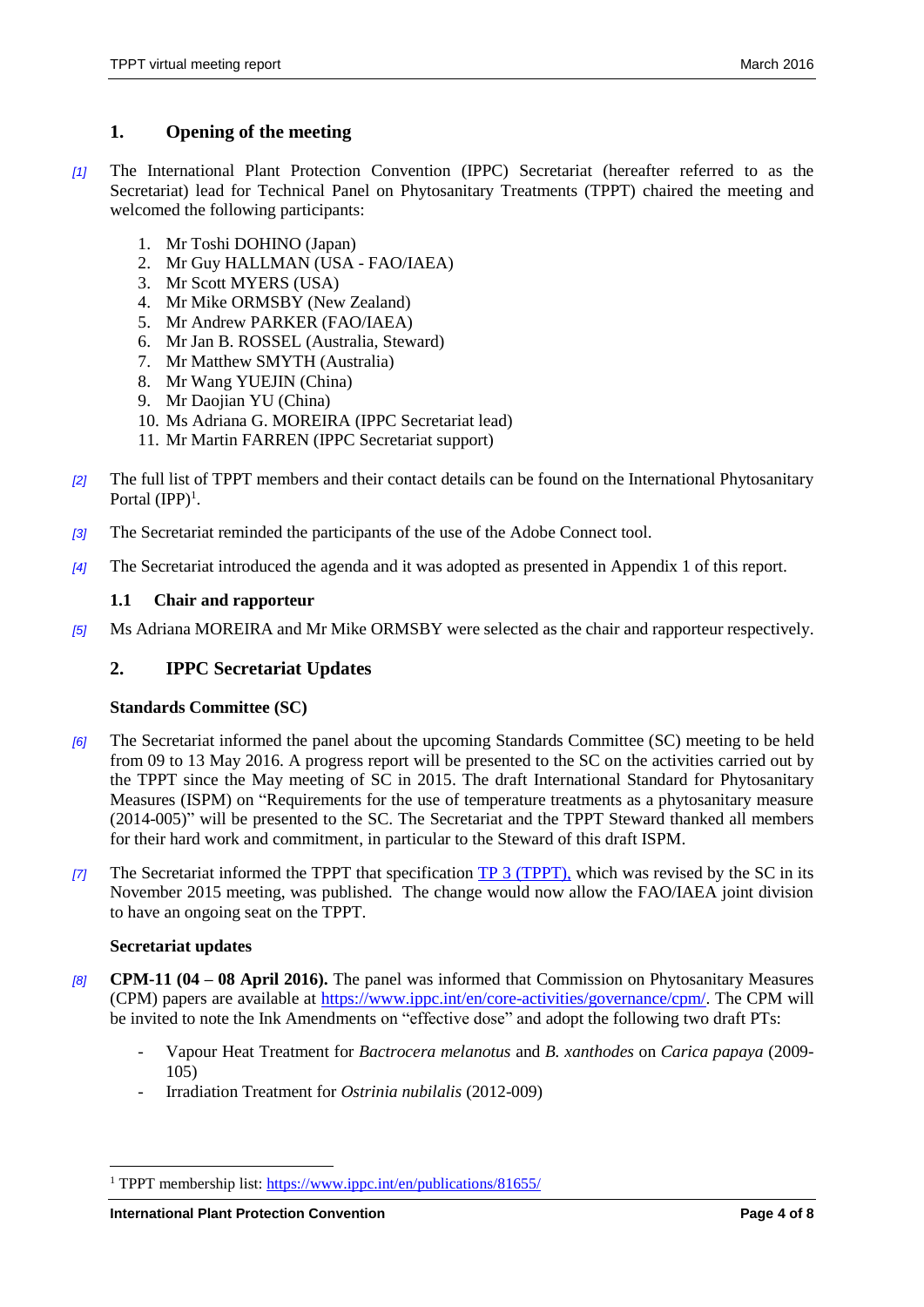# <span id="page-4-0"></span>**3. TPPT Work Programme**

- *[9]* The Secretariat informed the TPPT that there are four scheduled TPPT e-decisions for the first semester this year, to agree to recommend to the SC draft phytosanitary treatments (PTs) for adoption. The Secretariat reminded the panel that comments on the following four treatments, which had gone for member consultation in 2015, will need to be considered by the panel:
	- Sulfuryl fluoride fumigation of insects in debarked wood (2007-101A)
	- Sulfuryl fluoride fumigation of nematodes and insects in debarked wood (2007-101B)
	- Heat treatment of wood using dielectric heating (2007-114)
	- Vapour heat treatment for *Bactrocera tryoni* on *Mangifera indica* (2010-107)
- *[10]* It was noted that the next TPPT virtual meeting is scheduled to 05 July 2016. The Secretariat suggested the possibility of including on the agenda a discussion of the results from the IAEA/FAO joint division research on *Ceratitis captitata* population response differences to cold and heat treatments.
- *[11]* Participants were reminded of the 15 draft PTs and 5 draft ISPMs under the TPPT work programme. The TPPT was reminded of the upcoming face to face meeting (29 August – 02 September 2016) and requested that all draft ISPMs and draft PTs to be sent to the IPPC Secretariat by 22 July 2016. This is to ensure sufficient time for the Secretariat to process and format the drafts and for meeting participants to prepare for the meeting.

# <span id="page-4-1"></span>**4. Follow-up on actions from the TPPT September 2015 meeting**

#### **Instructions to assist NPPOs and RPPOs in proper and complete treatment submissions**

- *[12]* It was noted that a potential call for phytosanitary treatments is foreseen for 2017 (subject to resources). The panel was asked to revise the document on instructions to assist NPPOs and RPPOs when submitting treatments. The Secretariat pointed out that this document, although already familiar to the panel, should be revised and updated and ready to be applied should a call take place in 2017.
- [13] Mr Ormsby introduced the document<sup>2</sup>. It was recalled that the TPPT had discussed this paper in previous meetings. The discussion was focused around additional text that was added to the paper to update it and to align it with other procedures. Based on previous discussions, new sections were added including a reference section which incorporated the Abbott paper<sup>3</sup> as this was deemed to be an important reference.
- *[14]* **General considerations when calculating the level of efficacy achieved by a treatment schedule**. Regarding the section "General considerations when calculating the level of efficacy achieved by a treatment schedule" there were comments on the estimated treated number from control emergence, also referring to documents 04\_TPPT\_2016\_Mar and 05\_TPPT\_2016\_Mar (see section below on "Estimating treated numbers from control emergence" for further details). It was pointed out that more discussion and examples should be given on how the use of this formula could affect the estimated number.
- *[15]* **Submission form for phytosanitary treatments.** The panel provided some editorial adjustments to the submission form.

l

<sup>2</sup> 03\_TPPT\_2016\_Mar

<sup>&</sup>lt;sup>3</sup> Abbott W. S. 1925. A method of computing the effectiveness of an Insecticide. Journal of Economic Entomology 18: 265-267.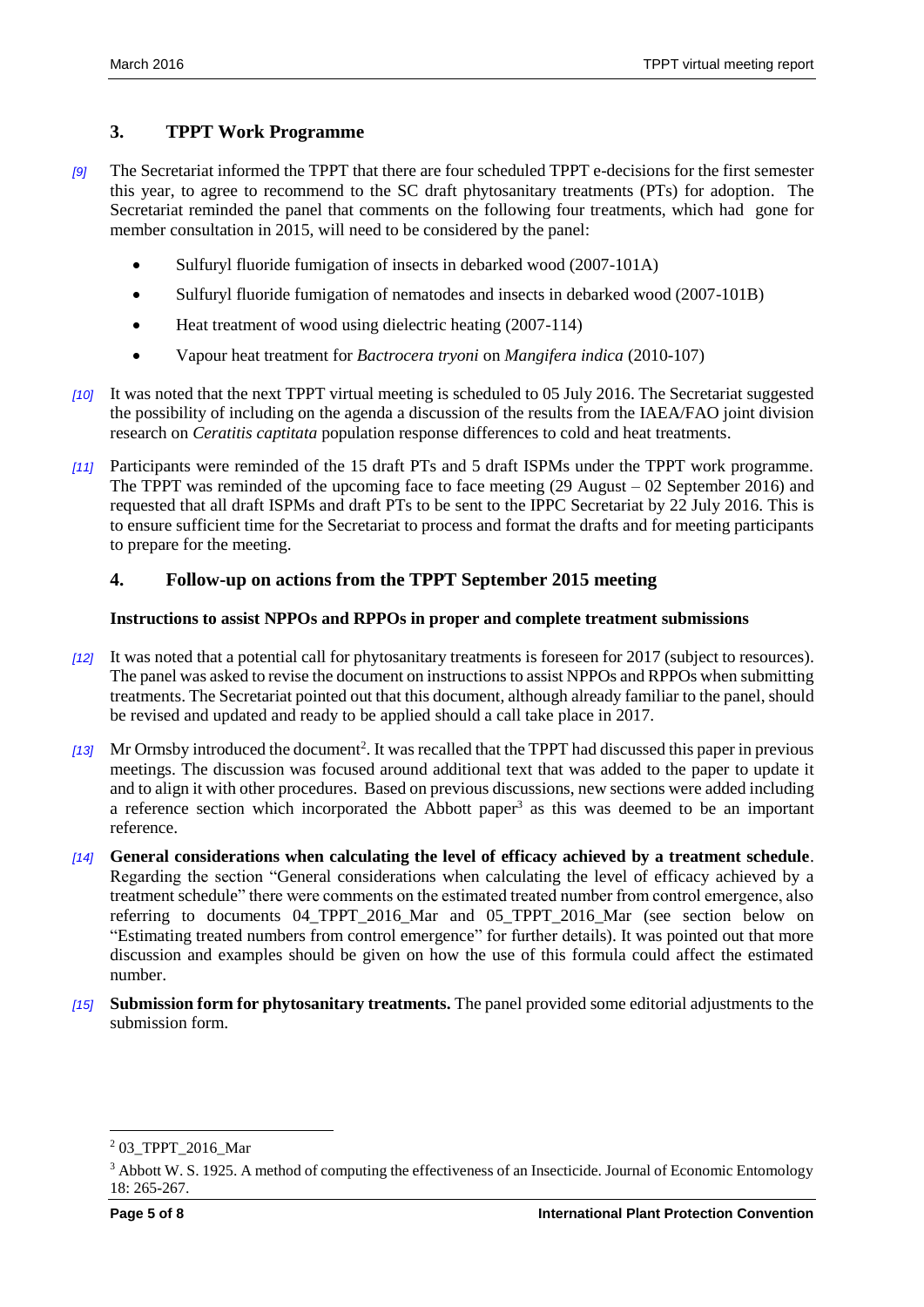- *[16]* **Prioritization score sheet for phytosanitary treatments.** It was noted that the "Prioritization score sheet for phytosanitary treatments" should be the one adopted by the CPM in 2008, however revised by the TPPT in 2009 as presented in the document and in the procedure manual.
- *[17]* The TPPT:
	- (1) *agreed* with the revised text on "Submission form for phytosanitary treatments" and "Prioritization score sheet for phytosanitary treatments".
	- (2) *invited* the Secretariat to updated the TPPT working procedures in the IPPC Procedure Manual for standard setting in its next version, accordingly.

#### **Estimating treated numbers from control emergence**

- [18] The TPPT reviewed the paper<sup>4</sup> and the supporting document provided<sup>5</sup>. The panel briefly discussed this issue and the general principle of applying an adjustment to the estimate of treated pests when the estimation is based on the means of control data. The panel agreed that the paper provided a suitable derivation, however the panel felt that these calculations were based on a very conservative view, noting that they did not find that treatment failure was necessarily due to lack of severity but possibly due to operational errors<sup>6</sup>.
- *[19]* It was mentioned that the panel had previously asked for clarification on the "in-trial" variations (variation between repetitions within trials), for example the ages of the colonies. It was suggested that a table be prepared showing multiple examples of estimated numbers of treated pests using both direct and modified (formula) calculations. The examples will enable the panel to understand how use of the formula is affected by in-trial variation. The TPPT reviewed the document but did not reach a decision on whether to include this paper in the TPPT working procedures as more discussion is needed on the effect of the use of the formula to estimate treatment efficacy under the specified circumstances.
- *[20]* The TPPT:
	- (3) *noted* the papers providing the derivation of the formula for estimating treated pests numbers from control emergence.
	- (4) *asked* Mr Ormsby to prepare a table showing multiple examples of estimated numbers of treated pests using both direct and modified (formula) calculations.
	- (5) *agreed* to discuss the issue of estimating treated numbers from control emergence in the next virtual meeting or in a e-forum the justification for using the formula for this purpose.
	- (6) *agreed* with the revised "Instructions to assist NPPOs and RPPOs in proper and complete treatment submissions", with the exception for the section on "General considerations when calculating the level of efficacy achieved by a treatment schedule" (final decision deferred.).

#### <span id="page-5-0"></span>**5. Other Business**

*[21]* Members were informed that the 2015 meeting report of the Phytosanitary Temperature Treatments Expert Group (PTTEG), now named Phytosanitary Measures Research Group (PMRG), has been published<sup>7</sup>.

l

<sup>&</sup>lt;sup>4</sup> 04\_TPPT\_2016\_Mar

<sup>5</sup> 05\_TPPT\_2016\_Mar

<sup>6</sup> See 2015-09 TPPT Meeting Report for further information:<https://www.ippc.int/en/publications/81833/>

<sup>7</sup> PTTEG meeting report:<https://www.ippc.int/en/liason/organizations/phytosanitarymeasuresresearchgroup/>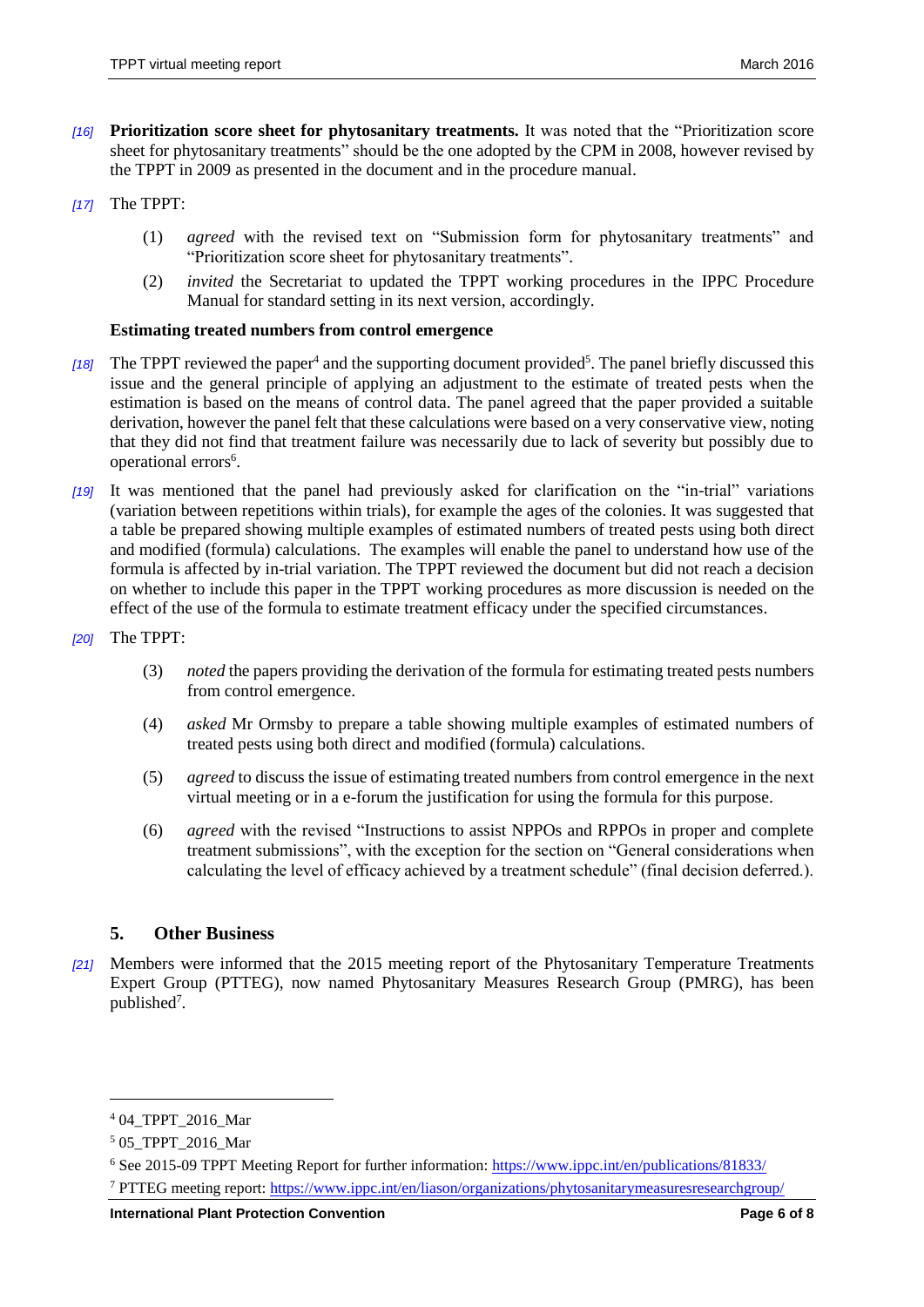# <span id="page-6-0"></span>**6. Closing of the meeting**

*[22]* The Secretariat thanked all panel members and the TPPT Steward for their participation in the meeting and for their contributions towards the development of science-based phytosanitary treatments and related ISPMs. The Secretariat closed the meeting.